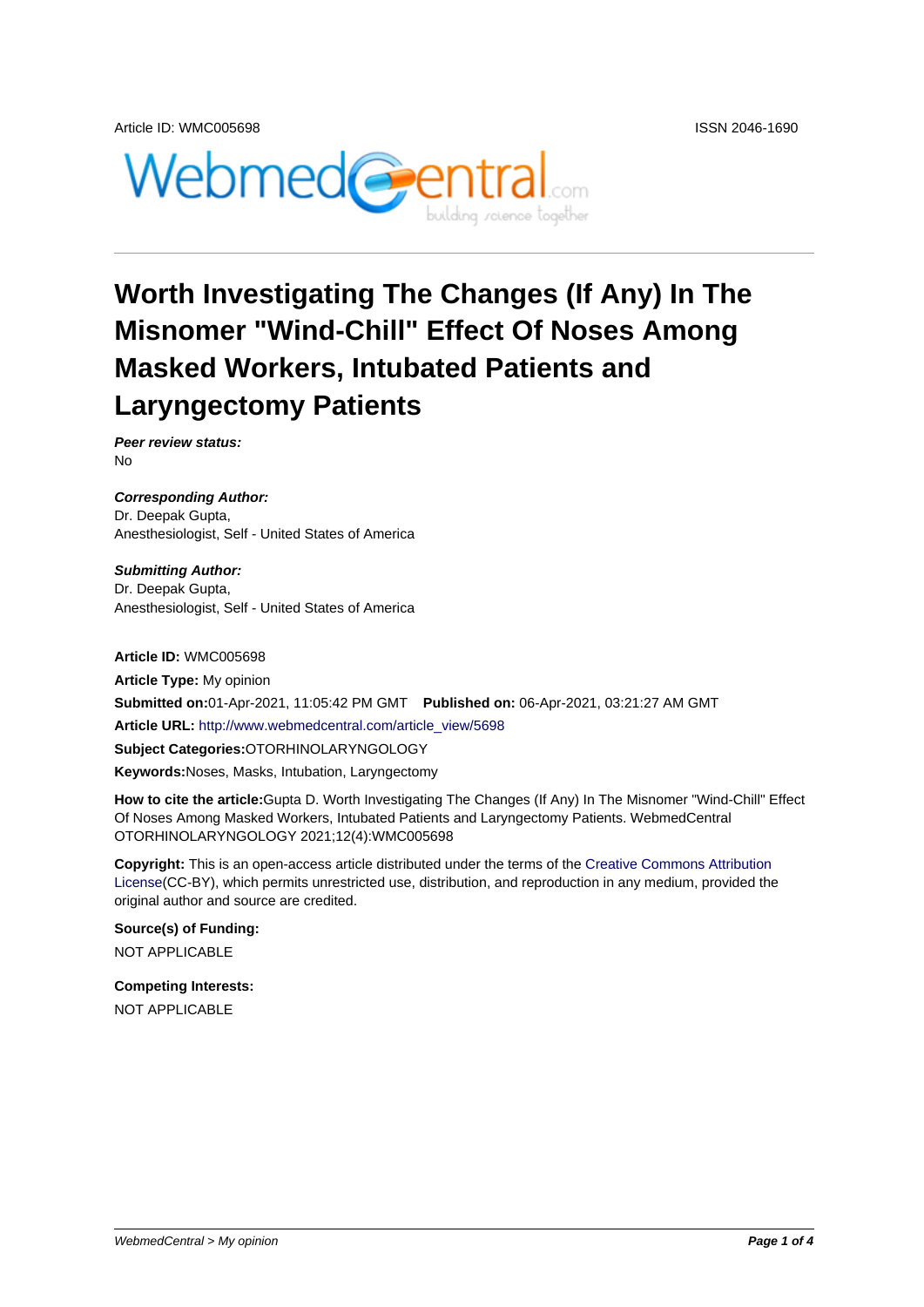# **Worth Investigating The Changes (If Any) In The Misnomer "Wind-Chill" Effect Of Noses Among Masked Workers, Intubated Patients and Laryngectomy Patients**

**Author(s):** Gupta D

## Origin Of Hypothesis

As elicited in my opinion [1] for the resourceful readers to consider researching and exploring the theorized and envisaged pathophysiological phenomena, I am sharing my thoughts on how to investigate nasopharyngeal temperatures changing among masked workers, intubated patients and laryngectomy patients to validate or refute if human noses are providing the misnomer "wind-chill― effect [2] on to the airs they (the humans) exhale while warming what they (the humans) inhale [3] and on the brains they (the noses) cool with changes in the nasopharyngeal temperatures providing the indication that this brain-cooling and exhalation-cooling (inhalation-warming) effects of noses may be attenuated when humans wear masks, or are intubated, or have undergone laryngectomy. Â Â

#### Envisaged Materials and **Methods**

After institutional review board approval and written informed consents by subjects, adults 18 years old and above can be consented to participate in any of the three arms of the envisaged study as follows:

- Masked Workers (MW): Five male and five female healthcare workers in the perioperative areas mandatorily wearing personal protective equipment during their work-hours can be enrolled in this arm
- Intubated Patients (IP): Five male and five female ASA Physical Status Class I-II patients presenting to the preoperative areas for planned elective abdominal surgeries under general endotracheal tube anesthesia in supine position with planned intraoperative upper body forced-air warming blankets' plastic sheets covering their heads-and-faces-and-necks can be enrolled in this arm
- Laryngectomy Patients (LP): Five male and five female non-tracheostomized laryngeal cancer patients presenting to the preoperative areas for planned elective total laryngectomy under general anesthesia with planned intraoperative lower body

forced-air warming blankets complemented by surgical drapes covering their heads-and-faces superior and above the surgical fields and without the plan for concurrent tracheo-esophageal puncture/prosthesis surgery can be enrolled in this arm

During enrollment, subjects can be excluded if they (a) demonstrate unilateral or bilateral nasal air flow obstruction objectively [4], or (b) have known bleeding tendencies or coagulation disorders, or (c) are currently receiving anti-thrombotic agents or thrombolytic agents, or (d) have history of epistaxis or nasal surgery or nasal trauma or nasal deformity. $\hat{A}$   $\hat{A}$ 

To calibrate before the experimentation, two single-use disposable temperature probes to be used in each subject can be simultaneously exposed to ambient room environment to record the differences in their baseline recordings if any so that these differences can be accounted for while recording the temperatures during the experimentation. After calibration, the first temperature probe for continuously recording nasopharyngeal temperature can be placed across one nostril at appropriate depth in upper nasopharyngeal cavity at fossa of Rosenmuller under fiberscope guidance from the contralateral nostril [5-9]. Thereafter after removing the fiberscope, the second temperature probe can be affixed freely hanging in front of that contralateral nostril to assess the ambient temperature just outside the nostril. After placing these temperature probes as described above, the subjects can be followed on an observation protocol as per the arm of the study in which they have been enrolled:

 $\bullet$  In the MW-Arm: Healthcare workers can wear (a) nothing on their heads and faces for the initial 10-minute-observation period followed by (b) just wearing a bouffant cap on their heads covering their both ears as well for the next 10 minutes followed by (c) adding a surgical mask over their faces for the next 10 minutes followed by (d) replacing the surgical mask with a N95 respirator over their faces for the next 10 minutes followed by (e) adding the surgical mask over the N95 respirator covering their faces for the next 10 minutes followed by (f) adding a face-shield covering the faces dually masked with the surgical mask over the N95 respirator for the next 10 minutes followed by (g) finally removing all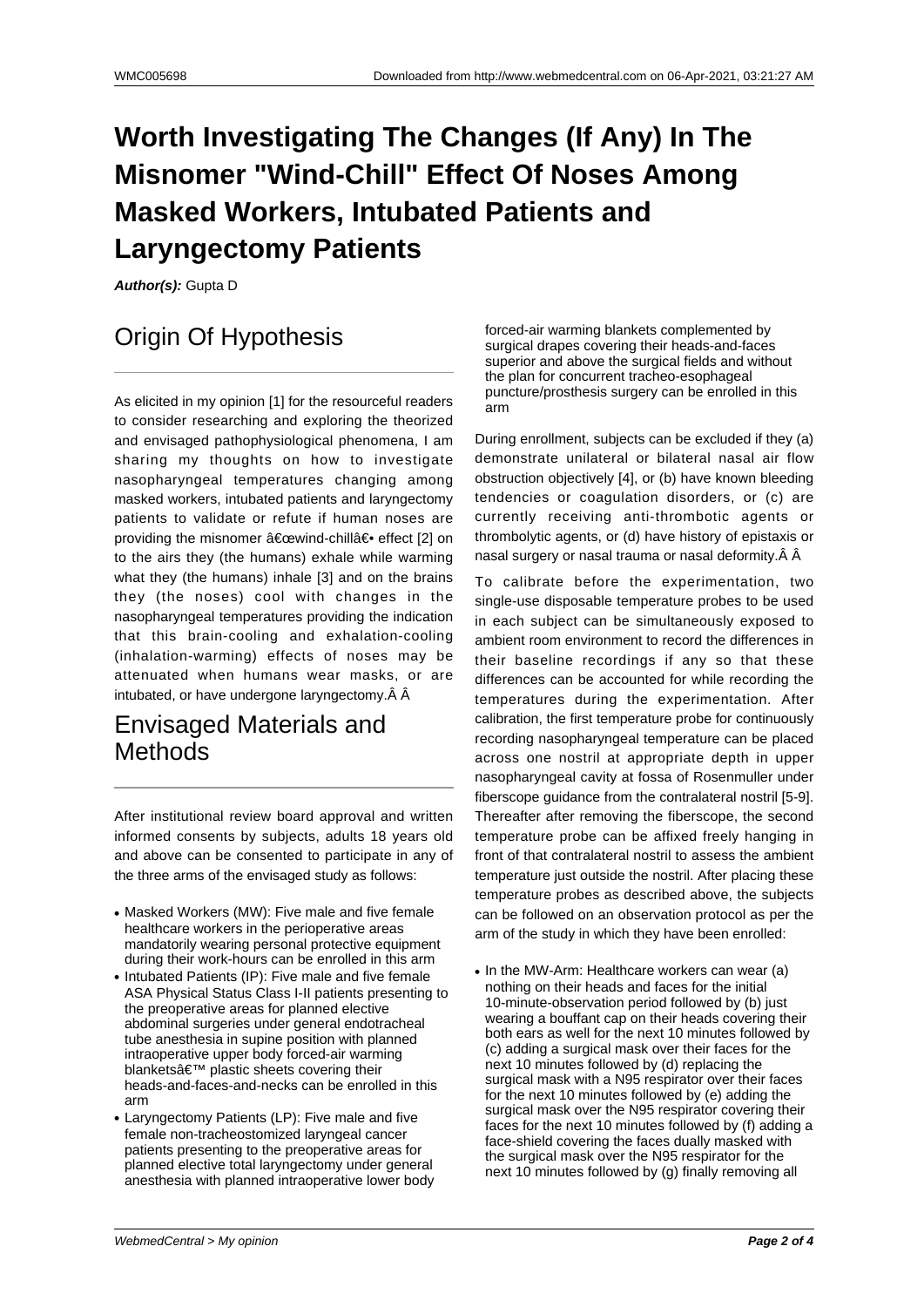the personal protective equipment (face-shield, surgical mask, N95 respirator and bouffant cap) for the final 10-minute-obseravation period

- In the IP-Arm: After having placed the two temperature probes prior to any pre-medication for anesthesia, the patients can be observed for (a) the initial 10-minute-observation period before the induction of anesthesia followed by (b) the intermediate 50-minute-observation period beginning at the induction of anesthesia followed by a no-observation period during the variably timed discontinuous period from the end of intermediate 50-minute-observation period to the time point when the stabilized extubated and spontaneously breathing patients reach the post-anesthesia care unit areas wherein they can be (c) finally observed for the final 10-minute-observation period
- In the LP-Arm [10]: After having placed the two temperature probes prior to any pre-medication for anesthesia, the patients can be observed for (a) the initial 10-minute-observation period before the induction of anesthesia followed by (b) the intermediate 50-minute-observation period beginning at the induction of anesthesia followed by a no-observation period during the variably timed discontinuous period from the end of intermediate 50-minute-observation period to the time point when the stabilized post-laryngectomy patients spontaneously breathing across their tracheal stomas/tubes reach the post-anesthesia care unit areas wherein they can be (c) finally observed for the final 10-minute-observation period

The total recorded and analyzed periods for all subjects' two temperatures can be 70 minutes. The two temperature probes can thereafter be removed from the subjects.

### Expected Line Of Results

It is my expectation that secondary to head-and-face covering personal protective equipment among the MW-Arm subjects, and/or head-and-face-and-neck covering upper body forced-air warming blankets' plastic sheets among the IP-Arm subjects, and/or head-and-face covering surgical drapes among the LP-Arm subjects, nasopharyngeal temperatures as recorded by the first temperature probes in the fossa of Rosenmuller may rise to come closer to the core body temperatures of 37 degrees Celsius or may even rise along with the core body temperatures above and beyond 37 degrees Celsius. These increases in nasopharyngeal temperatures may be noted to change in correlation to the changes in the ambient temperatures under the personal protective equipment and/or plastic sheets and/or surgical drapes as recorded by the second temperature probes just outside the nostrils. As compared to the baseline initial 10-minute-observation period, these induced increments in nasopharyngeal temperatures during the

intermediate 50-minute-observation period may only return down to lower baseline levels in the final 10-minute-observation period after personal protective equipment have been removed by masked workers (MW-Arm subjects) and after extubated patients (IP-Arm subjects) are breathing spontaneously in post anesthesia care units but not among laryngectomy patients (LP-Arm subjects) who have to spontaneously breath only across tracheal stomas/tubes in post anesthesia care units with no air flowing across their noses. This may also provide the evidence to the fact that nasopharyngeal temperature truly denoting the local nasopharyngeal environment's temperature first and then extrapolating to the distant brain temperature next may be affected by the nasopharyngeal environment's variable exposure to variably warmed air flow under the personal protective equipment and/or plastic sheets and/or surgical drapes in addition to the changes secondary to the thermoregulatory effects of anesthesia itself because the appropriately placed nasopharyngeal temperature probe in the fossa of Rosenmuller closer to the internal carotid artery may match the core body temperature as adjudged by appropriately placed esophageal temperature probe immediately posterior to the heart and away from breathing lung tissues only when there is no "wind-chilling― air flow within and around the nasopharynx [11-16]. Â

### Conclusion

It is worth investigating if the personal protective equipment and/or plastic sheets and/or surgical drapes can induce ambient temperatures' changes for the human noses and if these changes can affect human nasopharyngeal environments' temperatures thus correspondingly inducing or reflecting changes in human brain temperatures under the personal protective equipment, plastic sheets and surgical drapes among masked workers, intubated patients and laryngectomy patients respectively. Â

## Reference(s)

- 1. Gupta D. Investigate In-Mask Temperature As A Surrogate Indicator Of Potentially "Therapeutic" Nasopharyngeal Temperature Denoting Masks' Therapeutic Efficiency To Complement Masks' Filtration Efficiency Against SARS-CoV-2 And Its Variants. WebmedCentral OTORHINOLARYNGOLOGY 2021;12(1):WMC005692 http://www.webmedcentral.com/article\_view/5692
- 2. Stromberg J. Wind chill is a terrible, misleading